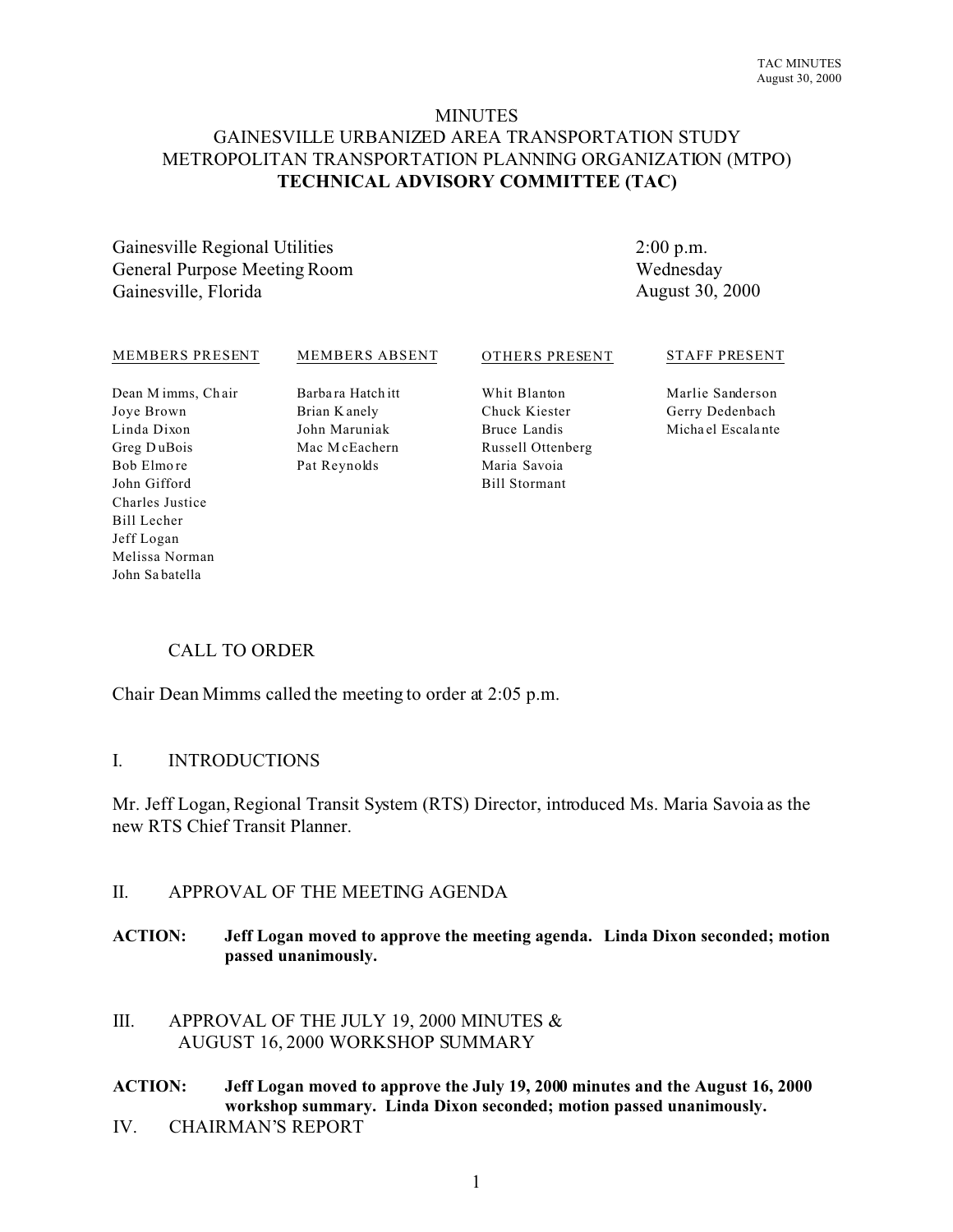Mr. Gerry Dedenbach, MTPO Senior Transportation Planner, announced that there would be a MTPO Year 2020 Long Range Transportation Plan (LRTP) update workshop on September 6 at 6:00 p.m., the next MTPO meeting is September 14 at 7:00 p.m. and the next TAC meeting is September 27 at 2:00 p.m. He noted that the MTPO List of Priority Projects field trip is September 14 at 1:00 p.m. He ask the TAC members to make reservations to participate.

## V. AGENDA ITEMS TO BE DISCUSSED- LISTED IN ORDER OF IMPORTANCE

## A. LRTP- LAND USE ALTERNATIVE / NEEDS PLAN

Mr. Marlie Sanderson, MTPO Director of Transportation Planning, stated that, at the September 14 public hearing, the MTPO will be asked to select a preferred land use alternative and adopt a list of needed transportation system modification projects for the Gainesville Metropolitan Area. He said, therefore, the TAC needs to make recommendations to the MTPO for a preferred land use alternative and the Year 2020 LRTP Needs Plan.

Mr. Whit Blanton, Renaissance Planning Group, Inc. (RPG) Vice President, discussed the draft urban form alternatives' evaluation measures for their respective transportation system modification projects and answered questions. He also discussed the most effective transportation system modification projects for the alternatives and how each alternative addressed the the goals and objectives. He recommended a combination Radial-Town/Village Center scenario.

Mr. Sanderson discussed the consensus staff recommendations for the roadway network. He recommended the radial alternative. He said that this alternative supports the objectives established by the MTPO in 1995 for the Year 2020 LRTP.

Mr. Dedenbach recommended a radial-town/village center hybrid alternative. He discussed an alternative circulating transit scenario.

Ms. Linda Dixon, City of Gainesville Transportation Planning Analyst, discussed her support for the Town/Village Center alternative.

Mr. Charles Justice, NCFRPC Executive Director, stated that he supported the Town/Village Center alternative.

**ACTION: Linda Dixon moved to recommend that the MTPO approve Town/Village Center Concept alternative and that development be concentrated in the existing activity centers Charles Justice seconded; motion passed unanimously.**